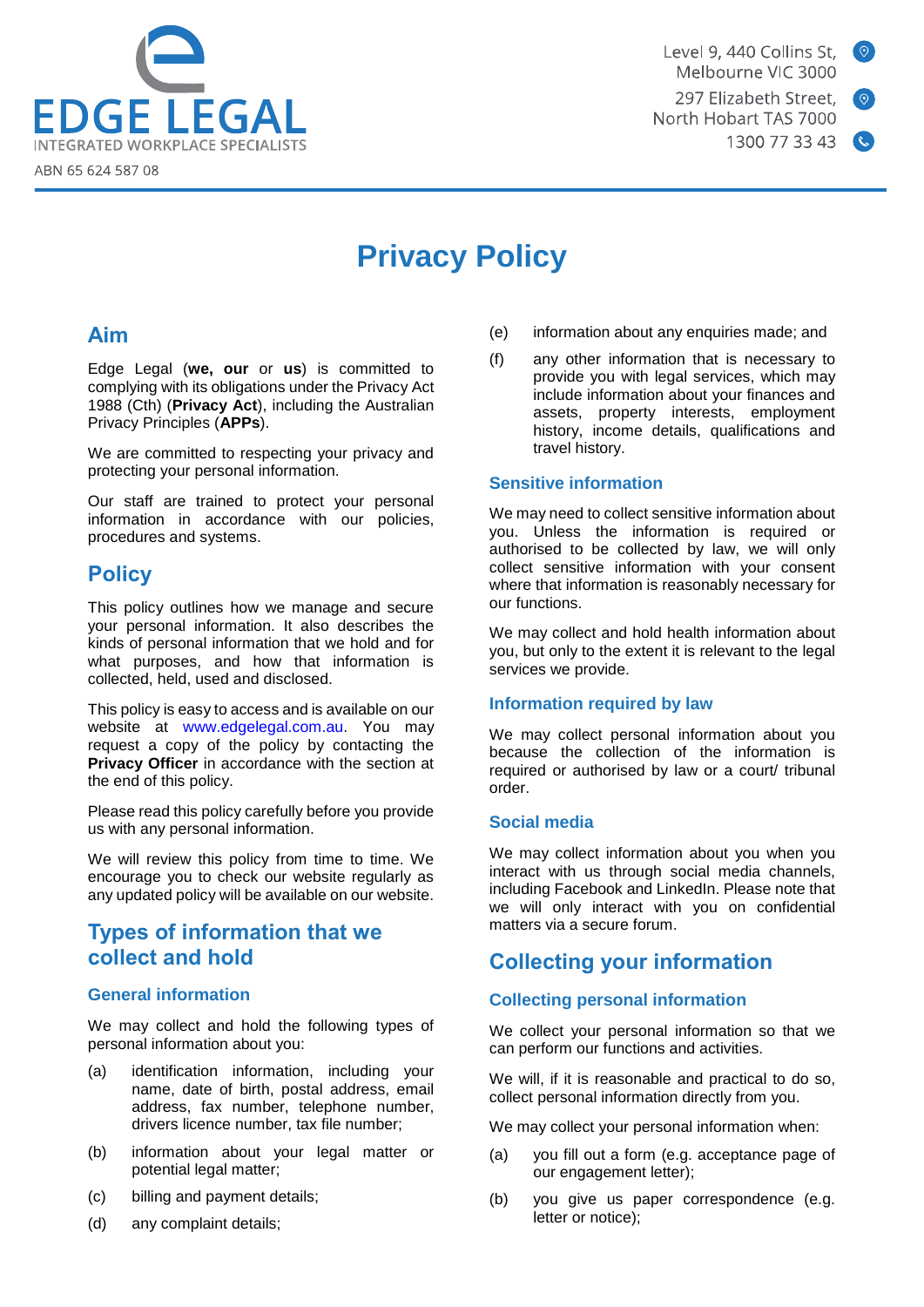- (c) you give us information over the telephone, via fax or post;
- (d) you interact with us electronically, via our client portal or in person;
- (e) you access our website; and
- (f) we provide legal services to you.

#### **Collecting personal information from other sources**

Sometimes we collect personal information about you from other sources where it is necessary to do so. This may happen where:

- (a) you have consented to the collection of the information from someone else;
- (b) we are required or authorised by law to collect the information from someone else; or
- (c) it is unreasonable or impracticable to collect the information from you personally.
- (d) Examples of other sources that we may collect personal information from include, but are not limited to:
- (e) accessing information that is publicly available (i.e. on the electoral role, telephone directories, other websites, Personal Property Security Register,
- (f) Australian Securities Investment Commission website, the Land Information System Tasmania website);
- (g) SAI Global website;
- (h) authorised representatives, including any person who has authority to act on your behalf;
- (i) your business partners or related entities;
- (j) your family members, medical advisors, current and former employers;
- (k) regulatory authorities;
- (l) professional advisers;
- (m) insurance companies;
- (n) banks and financial institutions;
- (o) Work Cover;
- (p) Medicare, Centrelink, Australian Tax Office; and
- (q) government departments and government agencies.

#### **What happens if you do not provide us with your personal information?**

If you do not provide us with your personal information:

(a) we may not be able to verify your identity;

and

(b) this may affect our ability to provide you with the legal services you want.

#### **Unsolicited personal information**

If we collect personal information about you that we did not ask for, we will check whether we could have collected that information ourselves. If we could have collected the information, we will handle it in the same way we handle other information we collect from you. If:

- (a) we could not have collected the personal information; and
- (b) the information is not contained in a Commonwealth record,

we will destroy the information or de-identify the information provided it is lawful and reasonable to do so.

#### **Notification of collection of personal information**

When we receive personal information directly from you, we will take reasonable steps to notify you of the collection and the circumstances that surround the collection.

Sometimes:

- (a) we collect your personal information from third parties; or
- (b) you may not be aware that we have collected your personal information.

If we collect information that can be used to identify you, we will take reasonable steps to notify you of the collection and the circumstances that surround the collection.

### **Protecting personal information**

#### **Storing personal information**

We are committed to keeping your personal information secure.

We store your personal information in different ways, including in physical and electronic form and via Edge Legal's Client File Share.

We treat all personal information as confidential. We will take reasonable steps to ensure personal information is protected from:

- (a) misuse, interference and loss; and
- (b) unauthorised access, modification and disclosure.

#### **How we store your information**

Some of the ways we store your information are:

(a) confidentiality obligations for staff with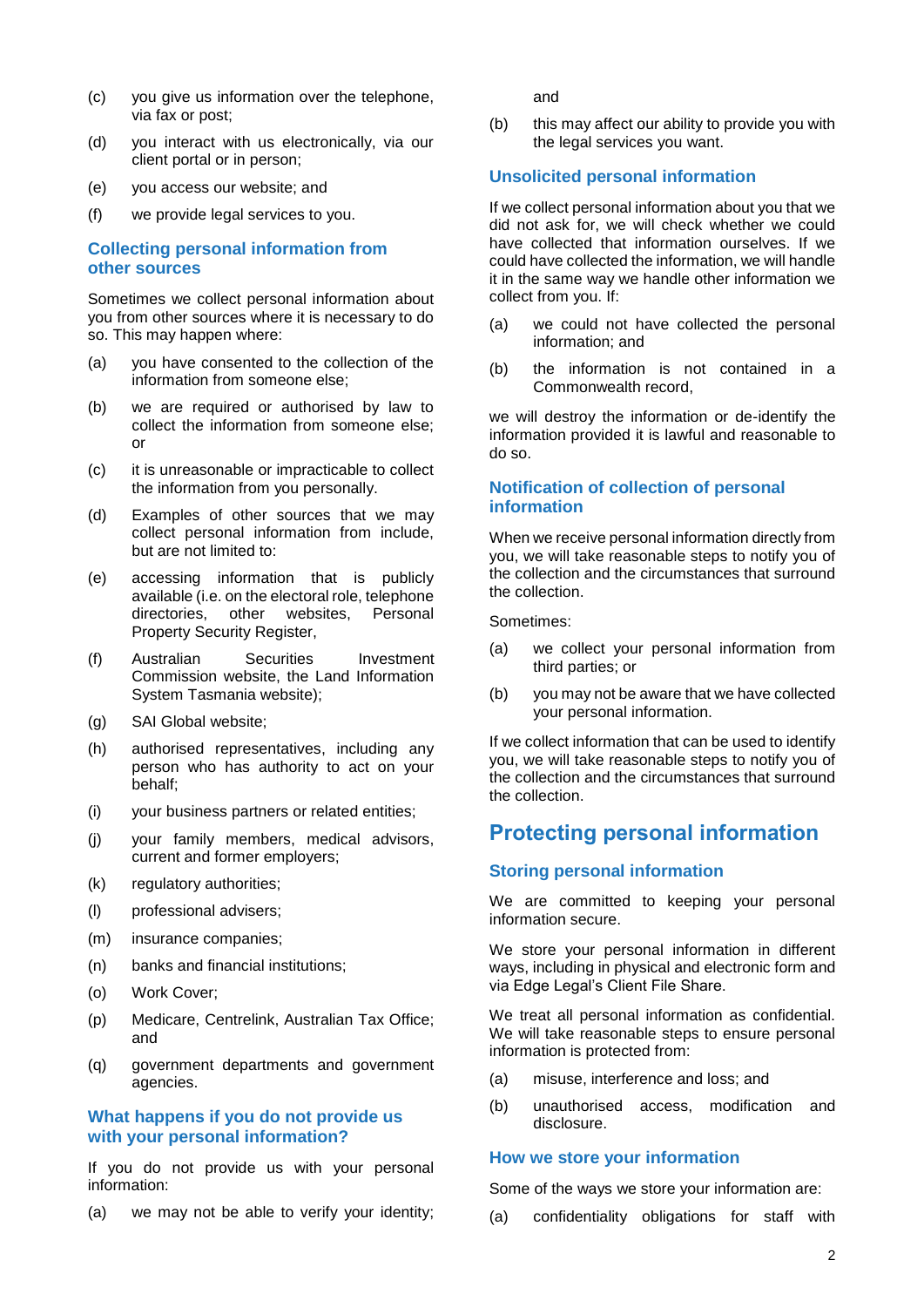access to personal information;

- (b) personal information is only accessible on a need to know basis;
- (c) document storage facilities at our premises and offsite;
- (d) training employees on their obligations with respect to personal information;
- (e) implementing policies and procedures regarding the appropriate use of personal information;
- (f) secure databases and applications at our premises and offsite, including those accessed via the internet;
- (g) security measures for access to systems;
- (h) control of access to premises; and
- (i) electronic security systems, such as firewalls and data encryption, passwords and logins, antivirus, antispyware, backup and recovery of systems.

#### **What happens if we no longer need your personal information?**

If we no longer need your personal information for any purpose, we will take reasonable steps to destroy or permanently de-identify the information, unless:

- (a) the information is contained in a Commonwealth record; or
- (b) we are required by law, or a court/tribunal order, to retain the information.

# **Purposes for collecting, holding, using and disclosing information**

We collect, hold, use and disclose your personal information for the purpose it was collected and related purposes, including:

- (a) to identify you;
- (b) to provide legal services to you,
- (c) your business partners or your related entities;
- (d) to provide you with a cost estimate for legal services;
- (e) to manage your file and account;
- (f) for accounting, billing and other internal administrative purposes;
- (g) to develop and manage our relationships with you, your business partners or your related entities;
- (h) to provide you with information about changes in the law, events, functions,
- (i) training or legal services that may interest you, unless you tell us not to;
- (j) to improve our legal services;
- (k) to fulfil our professional obligations;
- (l) to respond to complaints;
- (m) to comply with any applicable laws, regulations or codes of practice; and
- (n) for any other purpose for which you have given your consent.

# **Use and disclosure of information**

#### **Use and disclosure of personal information**

We will not use or disclose personal information we hold about you that was collected for a particular purpose for another purpose, unless:

- (a) you have consented to the use or disclosure of the information for another purpose; or
- (b) the use or disclosure is otherwise permitted under the Privacy Act (e.g. you would reasonably expect us to use or disclose the information for another purpose or the use or disclosure of the information is required or authorised by law or a court/tribunal order).

#### **Disclosure to third parties**

Sometimes we may disclose personal information about you to third parties. Examples of third parties that we may disclose your personal information to include, but are not limited to:

- (a) authorised representatives, including any person who has authority to act on your behalf;
- (b) subject to our professional obligations, any person where necessary to perform legal services, including regulatory authorities and financial institutions;
- (c) the Legal Profession Board of Tasmania, Law Society of Tasmania and any other relevant authority;
- (d) our external service providers and professional advisors so that they can provide financial, administrative or other services in connection with our legal
- (e) services, including but not limited to, barristers, financial institutions, auditors, insurers, information technology service providers and photocopy and archive service providers;
- (f) debt collection agencies;
- (g) any other person where you have given your consent.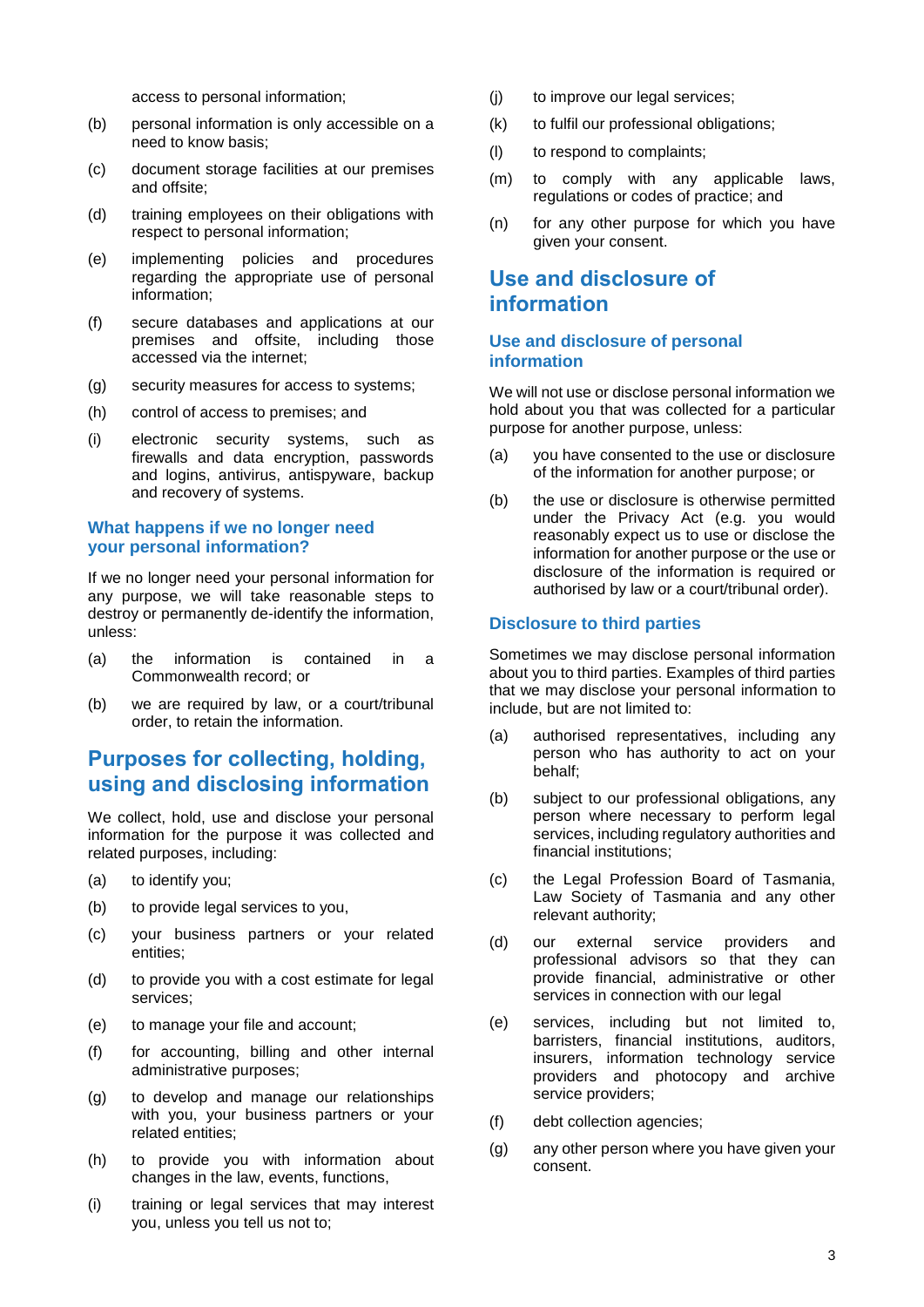### **Overseas recipients**

We may need to disclose your personal information to recipients outside Australia in limited circumstances, including where your information relates to a claim made in respect of sea carriage for a client of ours who is an overseas based insurer / Protection and Indemnity Club.

#### **Disclosure**

Where your personal information is disclosed, we will:

- (a) take reasonable steps to ensure that the overseas recipient does not breach the APPs, unless an exception in the Privacy Act applies; and
- (b) seek to ensure that information is used, held and disclosed consistently with the Privacy Act and any other applicable laws.

# **Direct marketing**

#### **Direct marketing**

We may use or disclose your personal information (excluding sensitive information) for direct marking purposes, including but not limited to, providing you with information about changes in the law, events, functions, training, legal services or products that may interest you.

#### **Sensitive information**

We will only use or disclose your sensitive information for the purposes of direct marketing if you have consented to the information being used or disclosed for the purposes of direct marketing.

#### **Method of direct marketing**

We may conduct direct marketing via email, telephone, fax, post, in person, our client portal or any other electronic means.

#### **Opt out**

If at any time you decide you:

- (a) do not want to receive any more direct marketing material from us;
- (b) do not want us to use or disclose the information for direct marketing in the future; and/or
- (c) want to know where we obtained the information,

you may:

- (a) contact the Privacy Officer; or
- (b) opt-out of receiving any more marketing via any opt-out mechanism contained in our marking correspondence.

All our marketing correspondence will display a clearly visible and user-friendly opt-out mechanism. We may imply consent to receive direct marketing material if you do not use the optout mechanism.

#### **Processing requests**

If you request to no longer receive direct marketing material we will process your request within a reasonable period after the request is made.

# **Quality of personal information**

We will take reasonable steps to ensure that any personal information we collect, use or disclose is accurate, complete, up-to-date and relevant to our functions or activities.

If you believe that your personal information is not accurate, complete or up to date, please contact the Privacy Officer.

### **Access to personal information**

#### **Requesting access**

You may at any time request access to personal information we hold about you. We will give you access to that information, unless an exception in the Privacy Act applies.

You can request access to your personal information by contacting our Privacy Officer.

#### **Dealing with access requests**

We will respond to a request for access within a reasonable time (usually 30 days), and give you access in the manner you request, if it is reasonable and practicable to do so.

We may need to verify your identity before we give you access to your personal information.

#### **Access fees**

Depending on the nature of the request, we may charge you a small fee to access that information.

#### **Refusal to give access**

If we refuse to give you access, we will:

- (a) take reasonable steps to give you access in a manner that meets our needs as well as yours; and
- (b) provide you with the reasons for our decision as required by the Privacy Act.

# **Correcting personal information**

#### **Requesting correction**

If you think that any personal information we hold about you is incorrect, inaccurate, out-of- date,